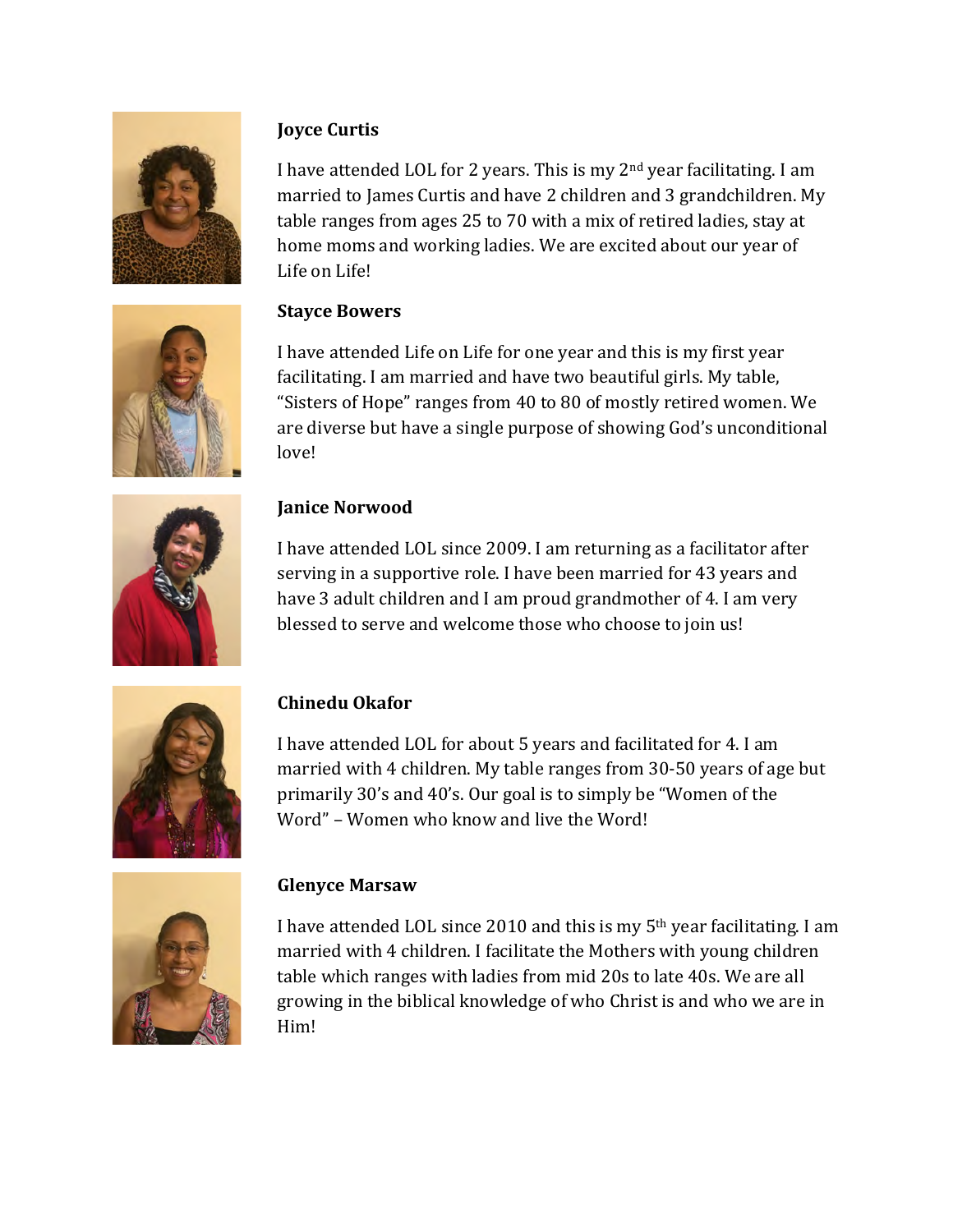

#### **Ethel Williams**

I have attended LOL for 7 year and facilitated for 2 years. I was married to the late Rev. Abe William Jr., for 40 years. We have 4 children and 5 granddaughters. My table is comprised of women from all over. We believe we can love on each other in a powerful way through prayer.



#### **Gwendolyn White**

I have attended LOL for 5 years and have had the joy of facilitating for 4 years. I have been married for 41 years and have 2 adult children and 1 granddaughter. My table is comprised of women ages 40-70 who seek to grow continuously toward spiritual maturity!



#### **Ann Carter**

I have been facilitating with LOL since January of 2006. I have been married for 51 years. I have two adult sons and 3 grandchildren. My table, "God's way – Crossing Boundaries" is a group of God-fearing students of the Word ranging from 20-80 years of age. We are givers, whether it be little or much.



#### **Shelia D. Patterson**

I have attended LOL for 5 years and this is my  $4<sup>th</sup>$  year facilitating. I am married with 5 children and 10 grandchildren. My table, "Titus 2, God's way" ranges from early 40s to late 70s with a mixture of retired, stay-at home moms, married, divorced, widows, singles and seniors.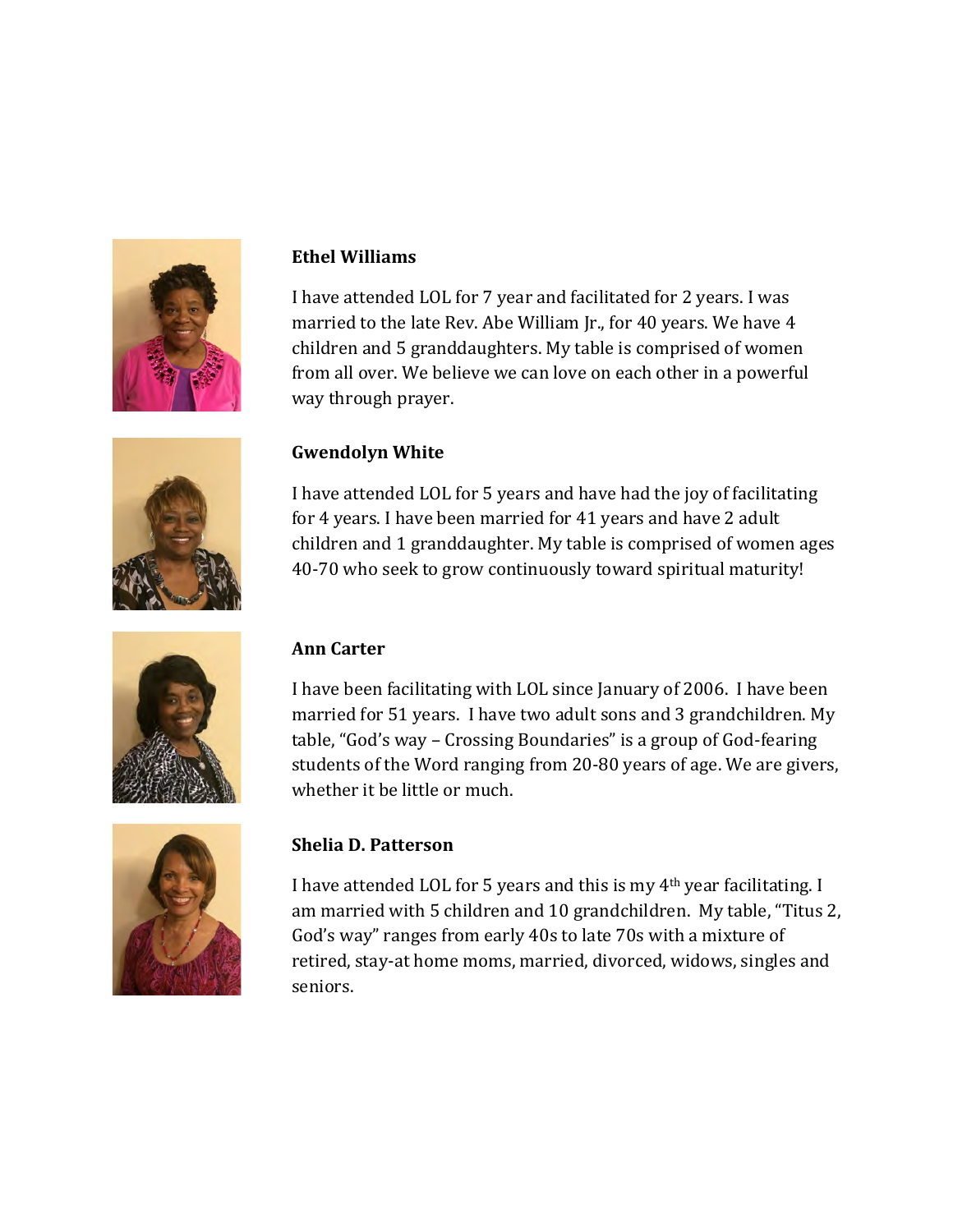

## **Ella Else**

I have attended for 10 years and this is my  $4<sup>th</sup>$  year facilitating. I am a widow with 2 children, 4 grandchildren and 5 great grandchildren. My table mostly consists of senior citizens ranging from 60-79. I am grateful to serve!



# **Michelle Franklin**

I have been a facilitator for 3 years. I have been married to Ed for 12 years and have 3 children and I have homeschooled for 7 years. My table is a new table but we are women that are seeking to glorify God.



# **Dorothy Gillenwater**

I have been a facilitator for 4 years. I am married and have two adult children. I have been working as a prayer warrior for the last  $40+$ years and I find joy in serving the Lord and the ladies of Life on Life.



# **Gloria Rodgers**

I have been a facilitator for the past 8 years. I have 6 children and was married for 41 years until my husband passed away. My table, Alpha Konanonia (First Fellowship) truly fellowships together and is composed of women of various ages and diversities.



## **Henrietta Vinson**

I have been a facilitator for 6 years. I have 3 children, 2 sons and 1 daughter, 7 grandchildren and 12 great grandchildren. I enjoy serving at Life on Life.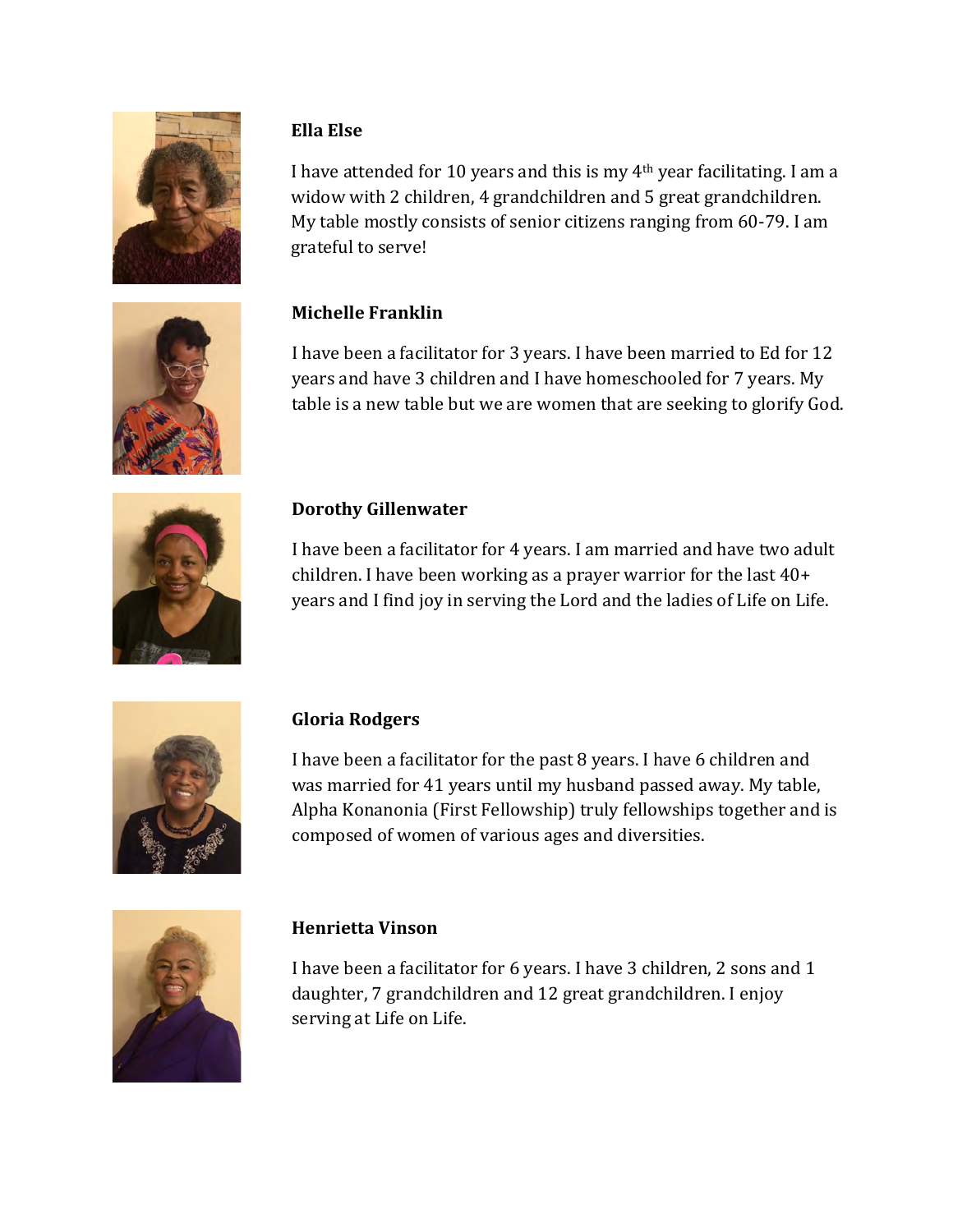

## **Jean Sims**

I have attended Life on Life for 6 years and facilitating for 3 years. I am married with 2 children and 2 grandchildren. My table ranges from women ages 52-70 all of whom God has blessed with many talents and love to study and apply the Word.



## **Carmelita Brown**

I have attended Life on Life for 10 years and have been facilitating for 8 years. I am divorced with 2 daughters and a granddaughter. My table, "whosoever will" ranges from women 30-65 years of age. We are a group who loves to serve God and the Kingdom.



## **MaryAnn Tennison**

I have been attending Life on Life for one year and facilitating for one year. I am divorced and I have 2 adult children (1 deceased) and 6 grandchildren. My table is made up of women 25-65 who are excited and eager to know and experience the Lord's love and fellowship.



#### **Honey Pipkins**

I have attended Life on Life for 8 years and have been facilitating for 5 of those years. I have one daughter and 3 grandchildren. My table is comprised of women 60 and up. We are a very active group of women working in various areas of OCBF.